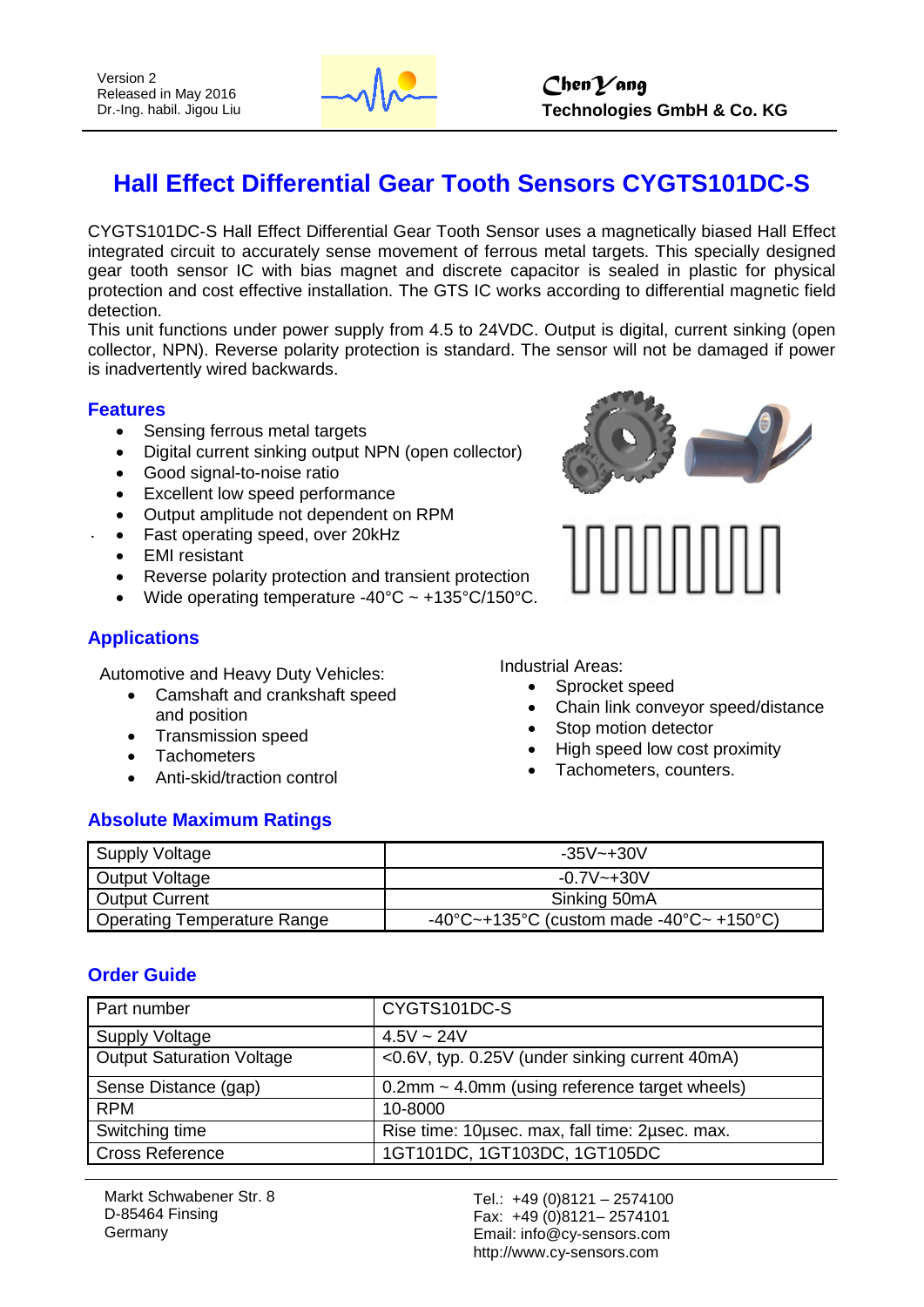

| Target wheel   | Outer    | Tooth  | Tooth | Tooth   | Target           | Teeth  | Sensing      |
|----------------|----------|--------|-------|---------|------------------|--------|--------------|
|                | diameter | Height | Width | Spacing | <b>Thickness</b> | Number | Gap/distance |
| Target wheel 1 | 28       | 5.0    | 7.34  | 7.34    | 8.0              | 6      | $0.2 - 5.0$  |
| Target wheel 2 | 28       | 5.0    | 3.66  | 3.67    | 8.0              | 12     | $0.2 - 4.0$  |
| Target wheel 3 | 28       | 3.0    | 2.0   | 2.0     | 8.0              | 22     | $0.2 - 2.4$  |
| Target wheel 4 | 81.5     | 3.0    | 2.0   | 2.0     | 8.0              | 64     | $0.2 - 2.0$  |

### **Reference Target Wheels and Sensing Gap (unit: mm)**



Characteristics will vary due to target size, geometry, location, and material. Optimum sensor performance is dependent on the following variables which must be considered in combination:

- Target material, geometry, and speed
- Gap between sensor and target
- Ambient temperature
- Magnetic material in close proximity.





Markt Schwabener Str. 8 D-85464 Finsing Germany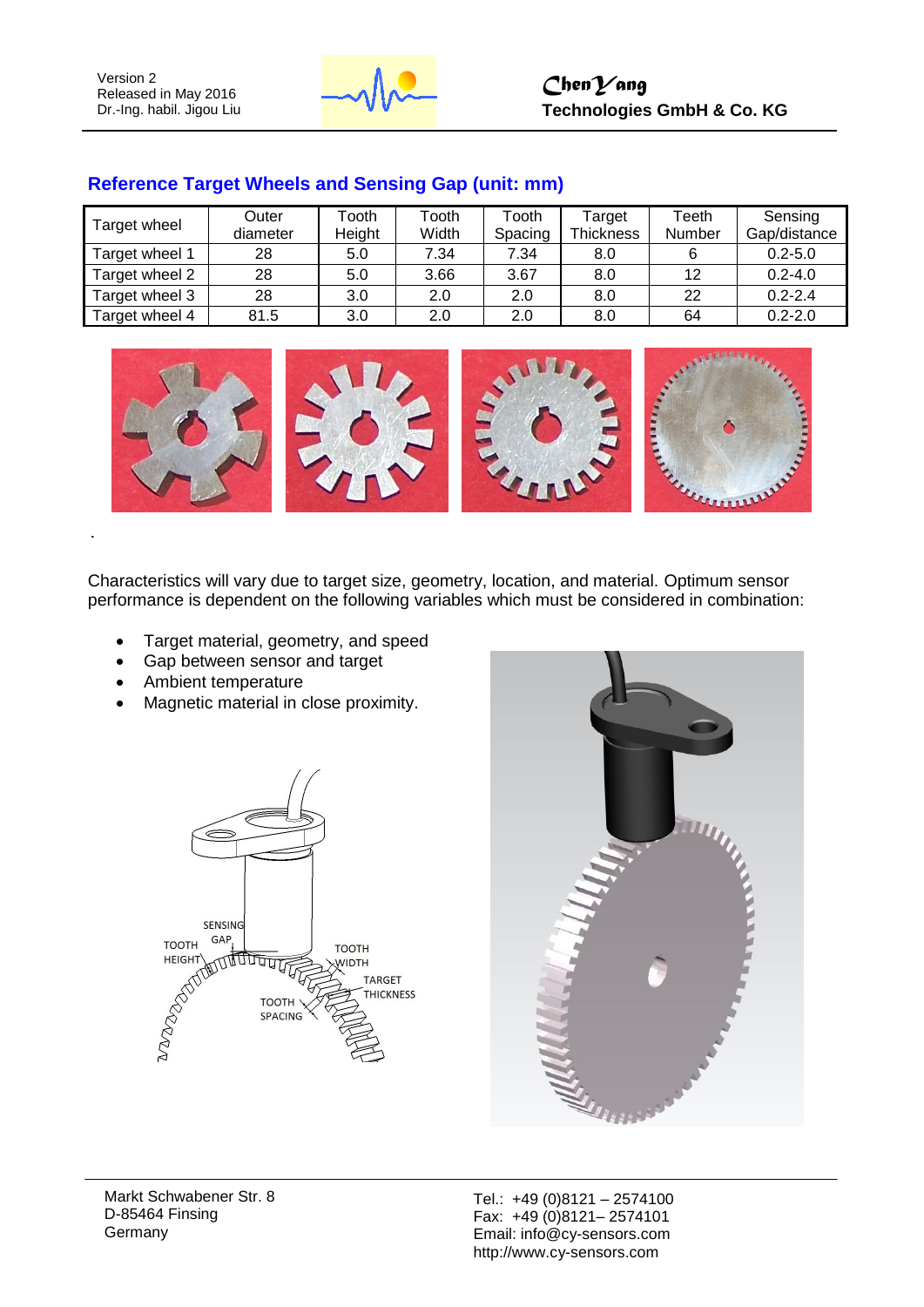

## **Mounting Dimensions (for reference only)**



| Red:   | Power supply |
|--------|--------------|
| White: | Output       |
| Black: | Ground       |

The standard length of the leads is 500mm



Markt Schwabener Str. 8 D-85464 Finsing **Germany**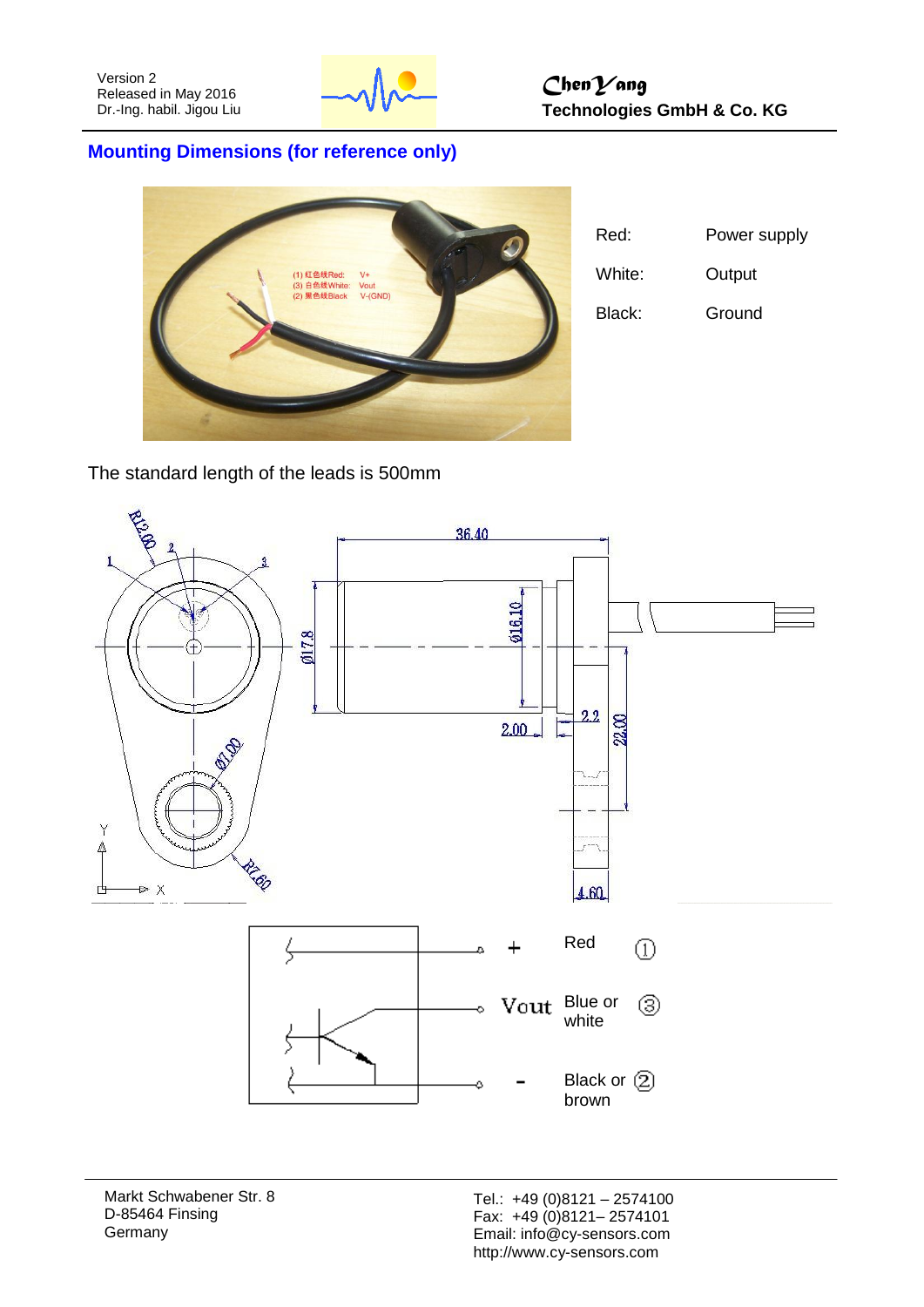

#### **Differential Magnetic Field Detection**



Operating point:  $B2-B1 < ΔB<sub>OP</sub>$  switches the output ON ( $V<sub>Q</sub> = LOW$ ) Release point:  $B2-B1 > \Delta B_{RP}$  switches the output OFF (V<sub>Q</sub> = HIGH)  $\Delta B_{RP} = \Delta B_{OP} + \Delta B_{HYS}$ 

#### **Application Notes**

The output of the sensor is sinking current NPN (open collector). A pull-up resistor (1k $\Omega$  ~ 10k $\Omega$ ) should be connected to the sensor output circuit (between power supply and output).



Markt Schwabener Str. 8 D-85464 Finsing Germany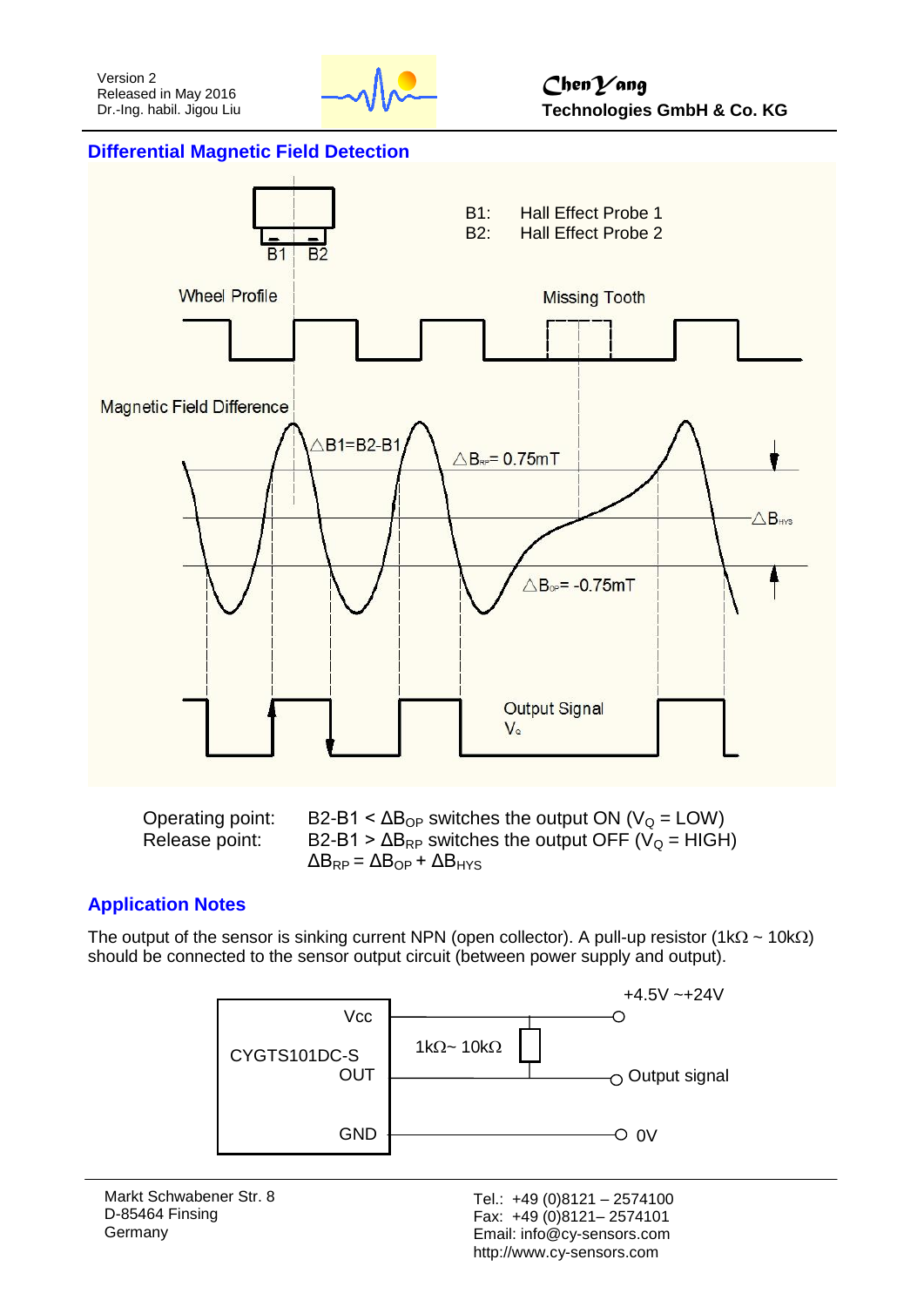Version 2 Released in May 2016 Dr.-Ing. habil. Jigou Liu



## **Duty Cycle**

The magnetic field difference between the Hall probe 1 and 2, i.e., ∆B=B1-B2, changes the polarisation when the target wheel changes its rotational direction, see the right graphic below. Therefore the output pulses of the sensor will reverse its high and low level. The output impulses of clockwise and counter-clockwise is complementary.



If the duty cycle of the output pulses for the counter-clockwise rotation is determined by

$$
DC_{ccw} = \frac{T1}{T1 + T2} \times 100\%
$$
 (1)

the duty cycle of the output pulses for the clockwise rotation can be then calculated by

$$
DC_{cw} = 100\% - DC_{ccw} = \frac{T2}{T1 + T2} \times 100\%
$$
 (2)

This property of the duty cycle can be used for detect the rotational direction. By using an optimized geometric duty cycle of the target wheel:

$$
\eta_s = \frac{Q}{Q+P} \times 100\% \tag{3}
$$

one can obtain different duty cycle *DCccw* and *DCcw* for detecting the rotational direction.

| Markt Schwabener Str. 8 |
|-------------------------|
| D-85464 Finsing         |
| Germany                 |